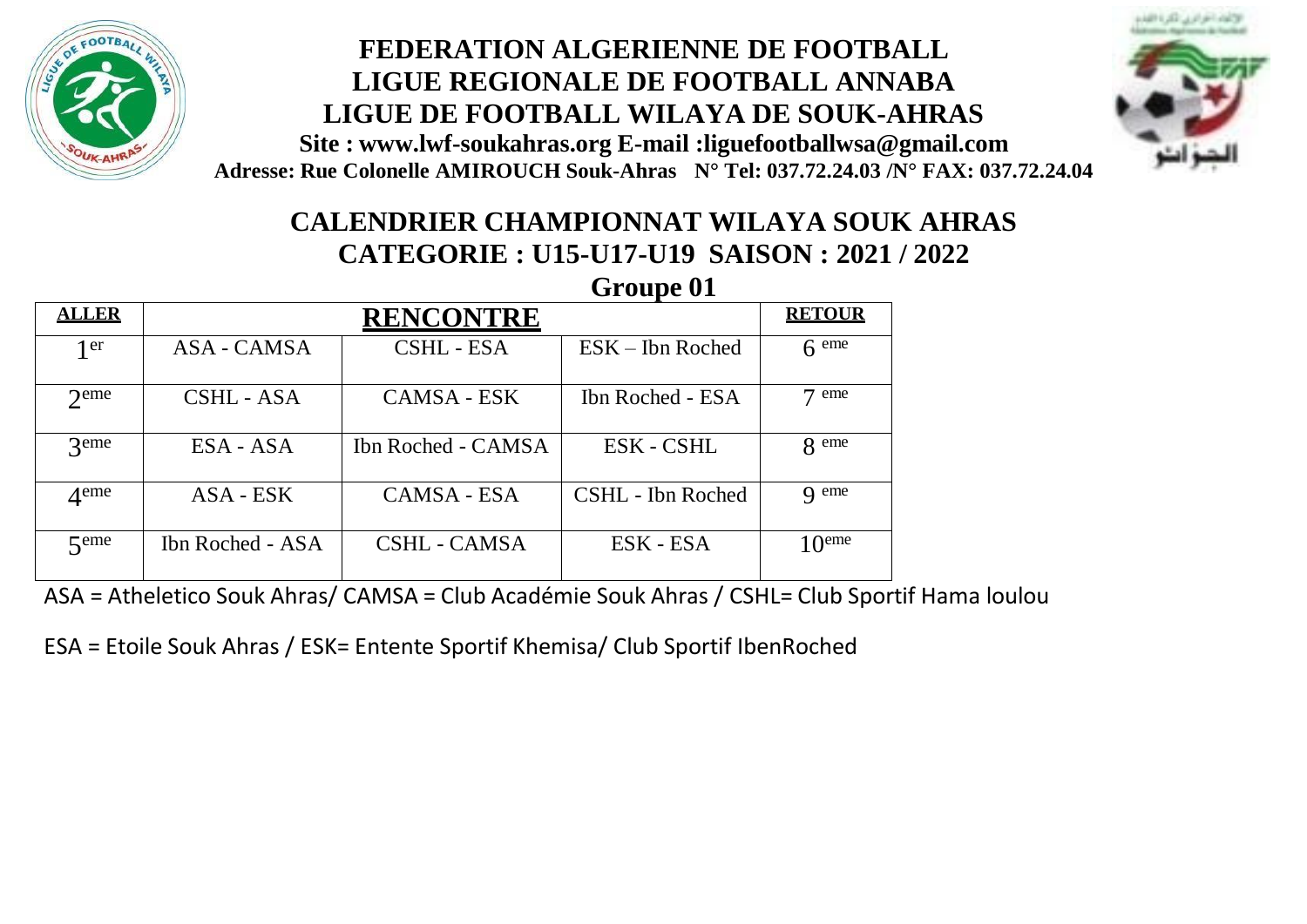

#### **FEDERATION ALGERIENNE DE FOOTBALL LIGUE REGIONALE DE FOOTBALL ANNABA LIGUE DE FOOTBALL WILAYA DE SOUK-AHRAS Site : [www.lwf-soukahras.org](http://www.lwf-soukahras.org/) E-mail [:liguefootballwsa@gmail.com](mailto:liguefootballwsa@gmail.com) Adresse: Rue Colonelle AMIROUCH Souk-Ahras N° Tel: 037.72.24.03 /N° FAX: 037.72.24.04**



## **CALENDRIER CHAMPIONNAT WILAYA SOUK AHRAS CATEGORIE : U15-U17-U19 SAISON : 2021 / 2022**

|                    |                      | Groupe 02            |                     |                     |
|--------------------|----------------------|----------------------|---------------------|---------------------|
| <u>ALLER</u>       |                      | <b>RENCONTRE</b>     |                     | <b>RETOUR</b>       |
| 1 er               | AJAS - IRBOL         | NRBZ - NRSO          | NRWOK - USKAS       | $6$ eme             |
| $2$ <sup>eme</sup> | NRBZ - AJAS          | <b>IRBOL - NRWOK</b> | <b>USKAS - NRSO</b> | eme                 |
| $\mathcal{R}$ eme  | <b>USKAS - IRBOL</b> | NRSO - AJAS          | NRWOK - NRBZ        | 8 eme               |
| $\Delta$ eme       | AJAS - NRWOK         | <b>IRBOL - NRSO</b>  | NRBZ - USKAS        | <b>Q</b> eme        |
| $\zeta$ eme        | USKAS - AJAS         | NRBZ - IRBOL         | NRWOK - NRSO        | $10$ <sup>eme</sup> |